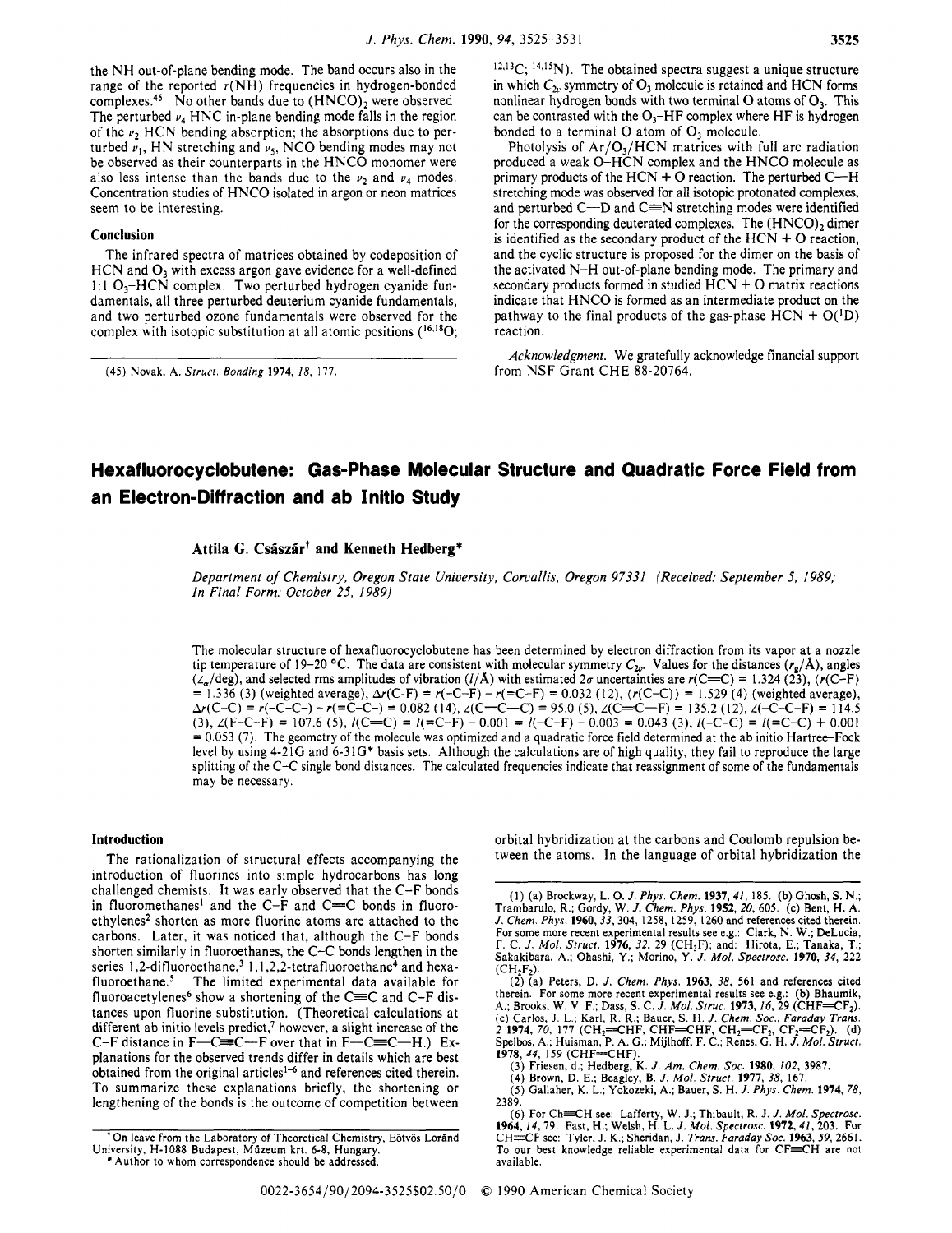increased number of fluorines attached to a carbon atom increases the s character of the carbon bonds and tends to shorten *all* the bonds around that carbon. Coulomb repulsion occurs mainly between the induced positive charges on the carbon atoms; these charges lead to withdrawal of electrons from the bond between carbons and to its consequent lengthening.

If fluorine atoms are present in unstrained ring compounds, e.g., in benzene, $s$  the structural effects are qualitatively similar to those described above. **In** strained ring systems the effects of fluorine substitution are less clear, but a lengthening of the C-C bonds in perfluorocyclopropane<sup>9</sup> and perfluorocyclobutane<sup>10,11</sup> relative to the parent hydrocarbons<sup>12</sup> has been observed. Other strained ring systems of interest are cyclobutene and hexafluorocyclobutene (hereafter HFCB). The gas-phase molecular structure of H FCB has been investigated in an electron-diffraction study<sup>10</sup> and that of cyclobutene  $(r<sub>s</sub>$  type) by microwave spectroscopy.<sup>13</sup> The skeletal bond lengths  $C_1=C_2, C_2-C_3$ , and  $C_3-C_4$ were found to be 1.342 (4) **A,** 1.517 (3) **A,** and 1.566 (3) **A** in the hydrocarbon (thus both the  $sp^2-sp^3$  and  $sp^3-sp^3$  C-C single bonds are longer than normal) and 1.342 (6) **A,** 1.508 (3) **A,** and 1.595 (16) A in a HFCB (uncertainty in the last value estimated by us from that given for  $\angle C_1C_2C_3$ ). The value for  $r(C_3-C_4)$  in H FCB is surprisingly large under any circumstances, particularly so in view of the fluorine effect mentioned above that could be expected to decrease it relative to the value in cyclobutene, and it seemed to us that a check was merited. We decided to reinvestigate the structure with data that extended to higher scattering angles than in the earlier study,<sup>10</sup> and to take account of the effects of vibrational averaging ("shrinkage") in the analysis. It was hoped that these steps would both improve the precision of the distance results and provide better values for some of the amplitudes of vibration that appear to be unreasonably small. We also planned to carry out some relatively high level ab initio calculations designed to explore various aspects of the structural and vibrational problems.

It should be mentioned at the outset that our experimental results for the structure of HFCB, including the  $C_3-C_4$  distance, are in very good agreement with those from the earlier work. Our values for the vibrational amplitudes of the bonds are larger, however. Some puzzling problems concerned with the optimized theoretical structure and with the spectroscopic side of the vibrational problem remain.

#### **Experimental Section**

Sample. The sample of HFCB was purchased from Specialty Chemicals, Inc. The claimed purity was 100%; no impurity was detected by mass spectrometry. The purchased material was used as received.

Experimental Conditions. The electron-diffraction data were obtained with the Oregon State apparatus. Conditions of the experiments were as follows: sector shape,  $r^3$ ; plates, 8 in.  $\times$  10 in. medium-contrast Kodak projector slide; development, IO min in D-19 diluted 1:1; nominal nozzle-to-plate distances, 750 mm (long camera), 300 mm (middle camera), and 120 mm (short camera); nominal electron wavelength, 0.058 **A** (calibrated in separate experiments with  $CO_2$ :  $r_a(C=O) = 1.1646$  Å and

(7) The HF/3-21G (MP2/6-31 **IG\*\*)** values of the bond lengths/A for the different compounds are as follows: in C<sub>2</sub>H<sub>2</sub> r(CC) = 1.1875 (1,2141), r(CH) = 1.0509 (1.0638); in C<sub>2</sub>HF r(CC) = 1.1776 (1.2071), r(CF) = 1.2973  $(1.2791)$ ,  $r(\text{CH}) = 1.0483(1.0615)$ ; in C<sub>2</sub>F<sub>2</sub>  $r(\text{CC}) = 1.1652(1.1962)$ ,  $r(\text{CF}) = 1.3018(1.2862)$ .

(8) There are numerous studies on the structures of the different fluorobenzenes, for papers prior to I982 as well as for ab initio geometry optimization results at the HF/4-21 level of some of these compounds see: **Boggs,**  J. E.; Pang, F.; Pulay, P. *J. Comput. Chem.* **1982, 3,** 344.

(9) Chiang, J. F.; Bernett, W. A. Tetrahedron **1971, 27,** 975. **(IO)** Chang, C. H.: Porter. R. F.; Bauer, *S.* H. *J.* Mol. Struct. **1971, 7,** 89. **(1** I) Alekseev, N. **V.:** Barsdain, P. P. *Zh.* Strukt. *Khim.* **(Eng.** Trans/.) **1974,** 15, 181.

(I 2) Cyclopropane: (a) Jamamoto, *S.;* Nakata, N.; Fukuyama, T.; **Ku**chitsu, **K.** *J. Phys. Chem.* **1985.89,** 3298. (b) Bastiansen, *0.:* Fritsch, F. N.; Hedberg, **K.** Acta Crystallogr. **1964,** *17,* 538. Cyclobutane: Almenningen, A.; Bastiansen, 0.; Skancke. P. N. Acta *Chem.* Scand. **1961,** *IS,* **71** I. (13) Bak, **9.;** Led, J. J.; Nygaard, L.: Rastrup-Andersen, J.; Sorensen, *G.* 

0. *J.* Mol. Struct. **1969. 3,** 369.



**Figure 1.** Intensity curves for hexafluorocyclobutene. The **s41,** experimental curves are shown magnified 5 times with respect *to* the backgrounds on which they are superimposed. The average curves are **s[s44**  - background]. The theoretical curve is for model **A** of Table **IV.** 



**Figure 2.** Radial distribution curves for hexafluorocyclobutene. The experimental curve was calculated from a composite of the average intensities with use of theoretical data for the region  $0 \le s/\lambda \le 2.00$  and  $P/\lambda^2 = 0$ experimental curve was calculated from a composite of the average in- $B/\text{\AA}^2$  = 0.0010. The vertical lines have lengths proportional to weights of the indicated distances.

 $r_s(O \cdot O) = 2.3244 \text{ Å}$ ; exposure times, 90–360 s; beam currents,  $0.3-0.9$   $\mu$ A; ambient apparatus pressure during experiments,  $(1.0-2.0) \times 10^{-5}$  Torr; nozzle temperature,  $19-20$  °C; bath temperature,  $-30$  °C. Three plates from the long, four from the middle, and two from the short camera distance were selected for analysis. The corresponding ranges of intensity data were 2.00  $5 \le s/\text{\AA}^{-1} \le 13.50, 6.75 \le s/\text{\AA}^{-1} \le 32.75, \text{ and } 22.00 \le s/\text{\AA}^{-1} = 15.50$ 53.00; the data interval was  $\Delta s = 0.25 \text{ Å}^{-1}$ . The procedures used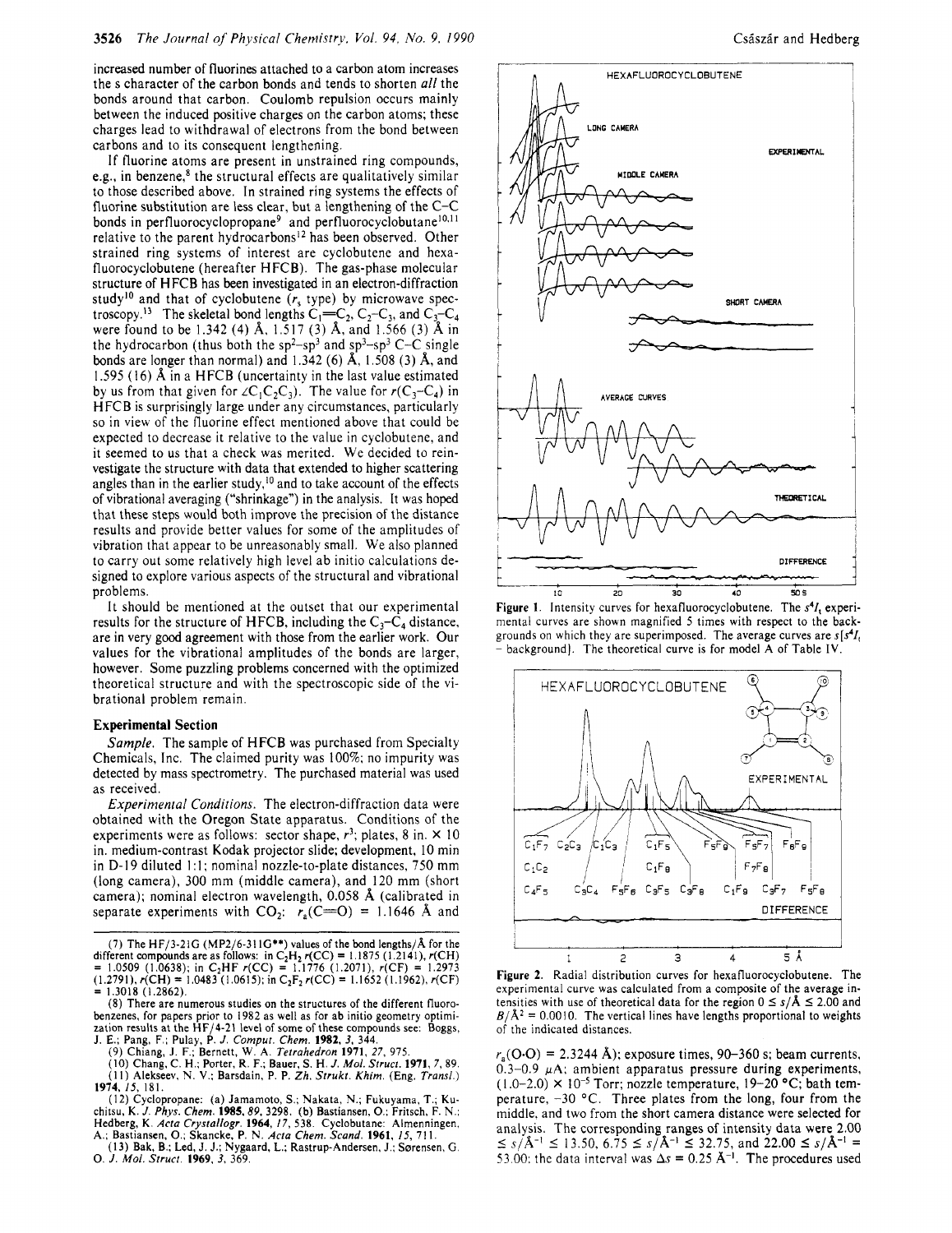**TABLE I: Structural Results for Hexafluorocvclobutene and for Crclobutene"** 

|                    |                                             | hexafluorocyclobutene          |                                     |                                   |                   | cyclobutene                                      |                                     |
|--------------------|---------------------------------------------|--------------------------------|-------------------------------------|-----------------------------------|-------------------|--------------------------------------------------|-------------------------------------|
|                    |                                             | exptl                          |                                     | theor                             | exptl             |                                                  | theor                               |
| parameter          | this work <sup>b</sup><br>$(r_a, \angle a)$ | ref $10c$<br>$(r_a, \angle_a)$ | $4 - 21^{d,e}$<br>$(r_e, \angle_e)$ | $6-31G^{*d}$<br>$(r_e, \angle_e)$ | ref 13<br>$(r_s)$ | $4.21$ <sup>e</sup><br>$(r_e, \, \mathcal{L}_e)$ | $6 - 31G^{**}$<br>$(r_e, \angle_e)$ |
| $r(C_1-X)$         | 1.307(10)                                   | 1.319(12)                      | 1.328                               | 1.297                             | 1.083             | 1.069                                            | 1.076                               |
| $r(C, -X)$         | 1.341(4)                                    | 1.336(6)                       | 1.360                               | 1.326                             | 1.094             | 1.081                                            | 1.086                               |
| $r(C=C)$           | 1.319(23)                                   | 1.342(6)                       | 1.319                               | 1.315                             | 1.342             | 1.325                                            | 1.322                               |
| $r(C, -C_1)$       | 1.499 (5)                                   | 1.508(3)                       | 1.516                               | 1.494                             | 1.517             | 1.538                                            | 1.515                               |
| $r(C_1-C_4)$       | 1.581(11)                                   | 1.595(16)                      | 1.563                               | 1.544                             | 1.566             | 1.591                                            | 1.562                               |
| $2C=C-C$           | 95.0(5)                                     | 94.8(3)                        | 94.6                                | 94.4                              | 94.2              | 95.0                                             | 94.5                                |
| $\angle C = C - X$ | 135.2(12)                                   | 133.6(29)                      | 134.4                               | 135.2                             | 133.5             | 133.4                                            | 133.4                               |
| $2C_1-C_4-X$       | 114.5(3)                                    | 114.5                          | 114.4                               | 114.7                             | 114.5             | 114.5                                            | 114.9                               |
| $\angle X$ -C-X    | 107.6(5)                                    | 109.2                          | 108.8                               | 107.9                             | 109.2             | 109.9                                            | 108.7                               |

" Distances (r) in angstroms; angles  $(2)$  in degrees. In parameter list  $X = F$  or H. For numbering of atoms sce Figure 2. Theoretical calculations made at the Hartree-Fock SCF level. <sup>b</sup> Model A of Table IV. Uncertainties are estimated  $3\sigma$ . dReference geometry in the force field calculation. Without offset values. Well-established values (see refs 18 and 33) for the bond distances at this level of theory are -0.026 *8,* for C-F, +0.005 *8,* for *C-H,* and +0.021 *8,* for *C=C;* for the *C-C* distances the following formula for the correction applies:<sup>18</sup>  $\Delta r$ (corr) = 0.16(1.45 -  $r_{\text{th}}$ ), where  $r_{\text{th}}$  is the theoretical 4-21 C-C bond length. *I* Uncertainties estimated to be 0.005 **Å** in distances and 0.5° in angles.

for obtaining the total scattered intensities  $(s<sup>4</sup>I<sub>t</sub>(s))$  and molecular intensities  $(sI_m(s))$  have been described elsewhere.<sup>14,15</sup> Curves of the intensity data superimposed on their computer-generated backgrounds are shown in Figure I. The data are available as supplementary material.

Figure 2 shows the final experimental radial distribution *(rD(r))*  of distances calculated in the usual way'4b from the modified molecular intensity  $I'(s) = sI_m(s)Z_CZ_FA_C^{-1}A_F^{-1} \exp(-0.001s^2)$ , where  $A = s^2F$  and *F* is the absolute value of the complex electron-scattering amplitude.I6 The scattering amplitudes and phases were taken from tables.<sup>16</sup> The assignment of the interatomic distances is indicated by the vertical bars; they have lengths proportional to the weights of the terms.

### **Theoretical Calculations**

*Molecular Structures.* Complete geometry optimizations of the molecules cyclobutene and HFCB were carried out at the ab initio Hartree-Fock level with use of the program GAUSSIAN-86.<sup>17</sup> Two split-valence basis sets were used: Pulay et al.'s  $4-21G^{18}$  and Hariharan and Pople's 6-31G\*\*.<sup>19</sup> Results of these calculations are summarized in Table **1.** The calculations for cyclobutene were done to test their reliability for this type of strained ring. **As** is seen from Table I, the agreement between experiment and theory for cyclobutene is excellent at the 6-31G\*\* level, and even at the 4-21 level if the conventional small offset values<sup>18</sup> are supplied to correct for the systematic deficiencies of the theory. They also give results in very good agreement with the experimental ones<sup>13</sup> for the small differences between the two types of C-C and C-H distances. The C=C distance from each basis set turns out to be too short-a well-known problem at the Hartree-Fock level. The agreement of the calculated structures with that measured for cyclobutene, particularly that from the larger basis, suggests that the similar HF/6-31G\* optimized geometry of HFCB will be of high accuracy.

*Vibrational Force Field.* To take account of shrinkage effects in the experimental distance measurements appropriate distance conversions are needed. These are given by  $r_a = r_a + \delta r + K$  $I^2/r = r_g - I^2/r$ , where the centrifugal distortions  $\delta r$ , the perpendicular amplitude corrections *K* and the root-mean-square amplitudes of vibration *I* can be calculated from a quadratic vibrational force field. Results of adjustments of an empirical force field to the measured fundamentals of HFCB<sup>20</sup> led to unreasonable values for several of the constants, and accordingly we decided to calculate the quadratic force field of HFCB at the HF/4-21G and HF/6-31G\* level with use of the analytic second derivatives package of GAUSSIAN-86. These calculations were done at the optimized geometries to allow a simple transformation of the calculated Cartesian force constants to symmetry constants.<sup>21</sup> Frequencies were then calculated from the theoretical force fields by well-known methods. It is well established that most calculated frequencies at these levels of theory are larger than the experimental ones by about  $10\%$ .<sup>22-24</sup> It has also been established that scale factors, valid from molecule to molecule, for the different types of internal force constants may be introduced to correct for the systematic deficiencies of theory and for the anharmonicity of the measured fundamentals.<sup>25</sup> Standard scale factors obtained for HF/4-21G calculations apply to constants derived from corrected theoretical reference geometries,<sup>18,26</sup> i.e., the optimized structures to which have been added the offset parameter values mentioned above. Since we wished to employ the results without use of offset values, slight modifications of certain of these scale factors were deemed appropriate. There appears to have been little attention paid to scalings for force constants obtained from calculations at the HF/6-31G\* level. **A** set of scale factors was derived as follows. The assigned wavenumbers for both HFCB<sup>20</sup> and the very similar 1 **,2-dichlorotetrafluorocyclobutenezo** (whose structural investigation is in progress in this Laboratory<sup>27</sup>) were first compared with the calculated values multiplied by **0.89,24**  and a difference greater than 50  $cm^{-1}$  was adopted as the criterion for elimination of the corresponding mode. The excluded modes were *v,, n* = 3, IO, 14, 15, 19, and 21 for HFCB, and *n* = 3, 8, 9, 10, and 14 for **1,2-dichlorotetrafluorocyclobutene.** Scale factors for the symmetrized force constants were then adjusted by least

<sup>(14)</sup> (a) Gundersen, G.; Hedberg, K. *J. Chem. Phys.* **1969.51,** 2500. (b) Hagen, K.; Hedberg, K. *J. Am. Chem.* **SOC. 1973, 95,** 1003.

<sup>(</sup>I 5) Hedberg, L. *Abstracts* of *Papers,* Fifth Austin Symposium on Gas-Phase Molecular Structure, Austin, TX, March 1974; p 37.

<sup>(16)</sup> The elastic amplitudes and phases were from: Schafer, L.; Yates, A.; Bonham, R. A. J. Chem. Phys. 1971, 55, 3055. Inelastic amplitudes used<br>in the background removal were from: Cromer, D. T.; Mann, J. B. J. Chem.<br>Phys. 1967, 47, 1892. Cromer, D. T. Ibid. 1969, 50, 4857.<br>(17) Frisch, M. J.;

Melius, C. F.; Martin, R. L.; Štewart, J. J. P.; Bobrowitz, F. W.; Rohlfing,<br>C. M.; Kahn, L. R.; DeFrees, D. J.; Seeger, R.; Whiteside, R. A.; Fox, D. J.;<br>Fleuder, Em. M.; Pople, J. A. GAUSSIAN-86; Carnegie-Mellon Quantum<br>

<sup>(18)</sup> Pulay, P.; Fogarasi, G.; Pang, F.; Boggs, **J.** E. *J. Am. Chem. SOC.*  **1979,** *101,* 2550.

<sup>(19)</sup> Hariharan, P. C.; Pople, J. A. *Theorer. Chim. Acta (Berlin)* **1973,**  *28,* 213.

<sup>(20)</sup> Klaeboe, P.; Nielsen, C. J.; Powell, D. L. *Spectrochim. Acta* **1987,**  *43A,* 983.

**<sup>(21)</sup>** Pulay. P. **In** *Modern Theoretical Chemistry;* Schaefer **111,** H. F., Ed.; Plenum Press, New York, 1977; Vol. 4, pp 153-185.

<sup>(22)</sup> Fogarasi, G.; Pulay, P. In *Annual Reuiew* of *Physicol Chemistry;*  Rabinovitch, B. S., Ed.; Annual Reviews; Palo Alto, CA, 1984; Vol. 35, pp 191-213.

<sup>(23)</sup> Hout, R. F. Jr.; Levi, B. A,; Hehre, W. J. *J. Comput. Chem.* **1982,**  *3,* **234.** 

<sup>(24)</sup> DeFrees, D. J.; McLean, A. D. J. Chem. Phys. 1985, 82, 333.<br>
(25) (a) Fogarasi, G.; Pulay, P. In Vibrational Spectra and Structure;<br>
Durig, J. R., Ed.; Elsevier, Amsterdam, 1985; Vol. 14, pp 125-219. (b) Blom,<br>
C. E.

*Chem.* **SOC. 1983, 105,** 7037. (27) Thomassen, H.; Hedberg, K., work in progress.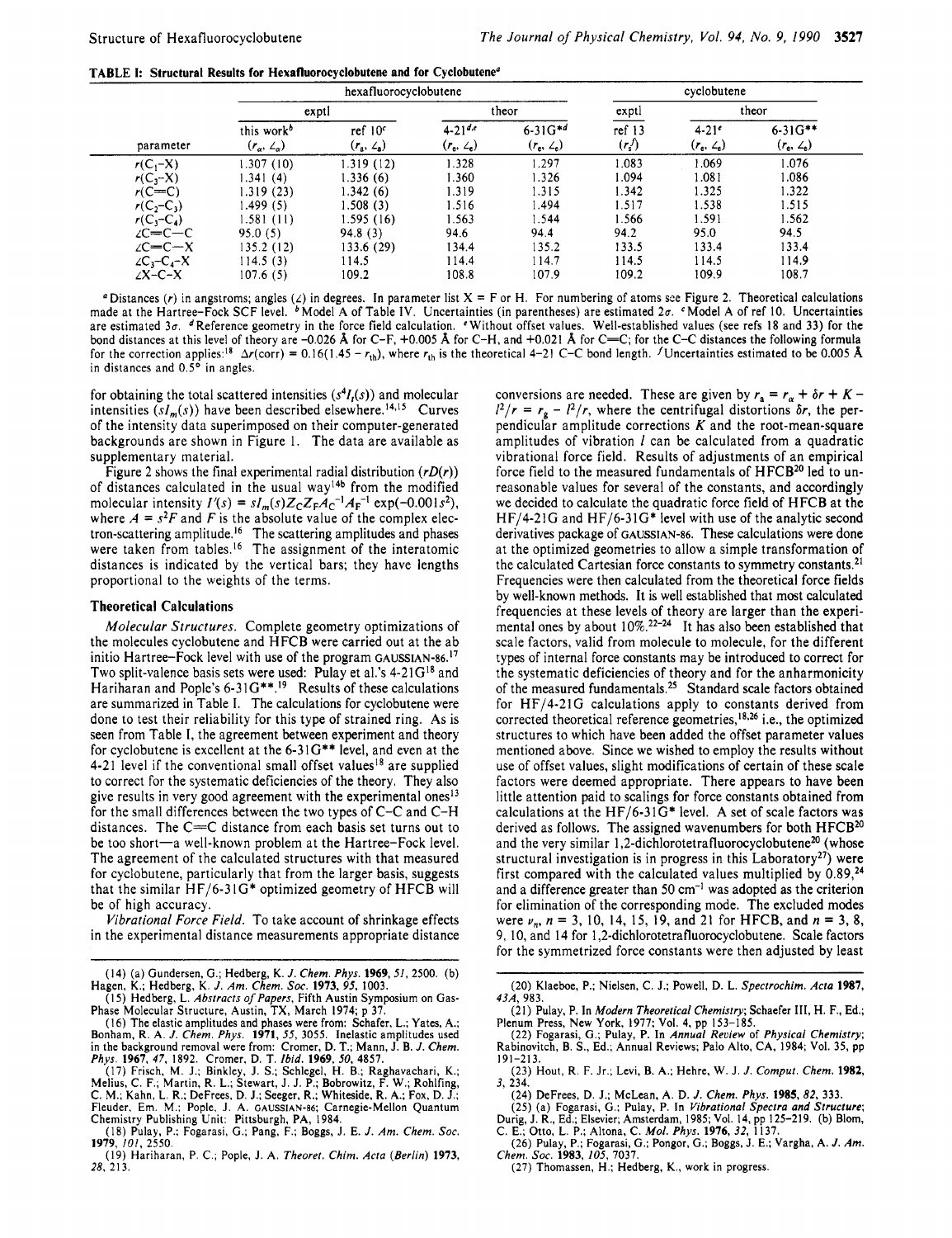**TABLE 11: Definition** *of* **Symmetry Coordinates and Values of Scale Factors for Hexafluorocvclobutene** 

|                          |                                                                                                                                          |                       |          | scale factors |
|--------------------------|------------------------------------------------------------------------------------------------------------------------------------------|-----------------------|----------|---------------|
|                          | coordinates <sup>a</sup>                                                                                                                 | descripn              | $4 - 21$ | $6 - 31G*$    |
| $\boldsymbol{a}_1$       |                                                                                                                                          |                       |          |               |
| $S_1$                    | $\Delta r_{12}$                                                                                                                          | $C=C$ str             | 0.76     | 0.76          |
| s,                       | $\Delta r_{34}$                                                                                                                          | $-C-C-$ str           | 0.92     | 0.80          |
| $S_1$                    | $\Delta(r_{23} + r_{14})$                                                                                                                | $= C - C - str$       | 0.92     | 0.80          |
| $S_4$                    | $\Delta(r_{17} + r_{28})$                                                                                                                | $= C - F$ str         | 0.90     | 0.75          |
| $S_{5}$                  | $\Delta(r_{39} + r_{3,10} + r_{45} + r_{46})$                                                                                            | $-C-F$ str            | 0.90     | 0.75          |
| $S_6$                    | $\Delta(\alpha_{212} - \alpha_{214} + \alpha_{821} - \alpha_{823})$                                                                      | $C=C-F$<br>bend       | 0.80     | 0.81          |
| S,                       | $\Delta(\alpha_{93,10} + \alpha_{546})$                                                                                                  | $CF2$ sciss           | 1.00     | 0.85          |
| $S_8$                    | $\Delta(\alpha_{543} + \alpha_{643} - \alpha_{541} - \alpha_{641} +$<br>$\alpha_{934} + \alpha_{10,34} - \alpha_{932} - \alpha_{10,32})$ | $CF2$ wag             | 1.00     | 0.85          |
| $\boldsymbol{a}_2$       |                                                                                                                                          |                       |          |               |
| $S_9$                    | $\Delta(r_{45}-r_{46}-r_{39}+r_{3,10})$                                                                                                  | $-C-F$ str            | 0.90     | 0.75          |
| $S_{10}^{\phantom{10}b}$ | $\Delta(\gamma_{1742} - \gamma_{2813})$                                                                                                  | $= C - F$ oop         | 0.74     | 0.83          |
| $S_{11}$                 | $\Delta(\alpha_{543} - \alpha_{643} + \alpha_{541} - \alpha_{641} -$                                                                     | CF <sub>2</sub> rock  | 1.00     | 0.85          |
| $\mathbf{S}_{12}$        | $\alpha_{934} + \alpha_{10,34} - \alpha_{932} + \alpha_{10,32}$<br>$\Delta(\alpha_{543} - \alpha_{643} - \alpha_{541} + \alpha_{641} -$  | CF <sub>2</sub> twist | 1.00     | 0.85          |
|                          | $\alpha_{934} + \alpha_{10,34} + \alpha_{932} - \alpha_{10,32})$                                                                         |                       |          |               |
| $S_{13}^{\circ}$         | $\Delta(\tau_{4123} - \tau_{1234} + \tau_{2341} - \tau_{3412})$                                                                          | ring tors             | 1.00     | 1.12          |
| $b_1\,$                  |                                                                                                                                          |                       |          |               |
| $S_{14}S_{15}$           | $\Delta(r_{45}-r_{46}+r_{39}-r_{3,10})$                                                                                                  | $-C-F$ str            | 0.90     | 0.75          |
|                          | $\Delta(\gamma_{1742} + \gamma_{2813})$                                                                                                  | $= C - F$ oop         | 0.74     | 0.83          |
| $\mathbf{S}_{16}$        | $\Delta(\alpha_{543} - \alpha_{643} + \alpha_{541} - \alpha_{641} +$                                                                     | CF, rock              | 1.00     | 0.85          |
|                          | $\alpha_{934} - \alpha_{10,34} + \alpha_{932} - \alpha_{10,32})$                                                                         |                       | 1.00     | 0.85          |
| $S_{17}$                 | $\Delta(\alpha_{543} - \alpha_{643} - \alpha_{541} + \alpha_{641} +$<br>$\alpha_{934} - \alpha_{10,34} - \alpha_{932} + \alpha_{10,32})$ | CF <sub>2</sub> twist |          |               |
| $\boldsymbol{b}_2$       |                                                                                                                                          |                       |          |               |
| $\mathbf{S}_{18}$        | $\Delta(r_{23}-r_{14})$                                                                                                                  | $= C - C - str$       | 0.92     | 0.80          |
| $S_{19}$                 | $\Delta(r_{17} - r_{28})$                                                                                                                | $= C - F$ str         | 0.90     | 0.75          |
| $S_{20}$                 | $\Delta(r_{39} + r_{3,10} - r_{45} - r_{46})$                                                                                            | $-C-F str$            | 0.90     | 0.75          |
| $\mathbf{S_{21}}$        | $\Delta(\alpha_{712} - \alpha_{714} - \alpha_{821} + \alpha_{823})$                                                                      | $C=C-F$               | 080      | 0.81          |
|                          |                                                                                                                                          | bend                  |          |               |
| $\mathbf{S_{22}}$        | $\Delta(\alpha_{93,10} - \alpha_{546})$                                                                                                  | $CF2$ sciss           | 1.00     | 0.85          |
| $S_{23}$                 | $\Delta(\alpha_{543} + \alpha_{643} - \alpha_{541} - \alpha_{641} -$                                                                     | CF, wag               | 1.00     | 0.85          |
|                          | $\alpha_{934} - \alpha_{10,34} + \alpha_{932} + \alpha_{10,32}$                                                                          |                       |          |               |
| $\mathbf{S}_{24}$        | $\Delta(\alpha_{412} - \alpha_{123} + \alpha_{234} - \alpha_{341})$                                                                      | ring bend             | 1.00     | 0.85          |

<sup>a</sup> Atom numbering from Figure 2. Normalization factors have been omitted <sup>b</sup>The out-of-plane  $(\gamma_{ijkl})$  and torsion  $(\tau_{ijkl})$  coordinates are defined according to: Califano, **S.** Vibrational Srates; Wiley: New York. 1976: pp 85-87.  $\gamma$  is positive if the sign of the product  $\mathbf{r}_{ii}(\mathbf{r}_{ik} \times \mathbf{r}_{ij})$  $\mathbf{r}_{ij}$ ) is positive.  $\tau_{ijkl}$  is positive when, viewed in the direction  $k \rightarrow j$ ,  $\mathbf{r}_{kl}$ rotates counterclockwise with respect to  $\mathbf{r}_{ii}$ .

squares<sup>26</sup> to give the best possible fit to the remaining observed wavenumbers. The HFCB symmetry coordinates and the scale factors for the force constants are given in Table **I1** and our scaled quantum mechanical **(SQM26)** force fields for the molecule are listed in Table 111. We have selected the higher level results as the best model of the force field. Although, as discussed below, there are some questions about this force field, the correction terms needed for the ED work  $(\delta r + K$  as well as the amplitudes *l*) are not very sensitive to small changes in it. We are confident that the force field is adequate for calculation of these corrections to the accuracy needed. The correction terms calculated from the force field with use of the program  $ASYM20^{28}$  can be deduced from Table **IV.** 

#### **Experimental Structure Determination**

Refinements of the  $r_{\alpha}$ -type structure were carried out by least squares,<sup>29</sup> adjusting a theoretical  $sI_m(s)$  curve simultaneously to three sets of experimental data that comprised equally weighted averages of the data obtained at each camera distance. Tests for planarity of the carbon skeleton were first carried out. Torsion around the  $C=$ C double bond and changes in the rock angles of the  $CF<sub>2</sub>$  groups were introduced. Refinements of such models tended to restore the carbon skeleton to planarity. We concluded that our data hold no evidence for a structure having symmetry less than  $C_{2v}$  and our final refinements were based on models of this symmetry.

With a  $C_{2v}$  symmetry assumption eight geometrical parameters are required to define the structure. These were chosen to be the distances  $\langle r(C-F) \rangle = [r(C_1-F) + 2r(C_3-F)]/3$ ,  $\Delta r(C-F) = r$ - $(C_3-F) - r(C_1-F)$ ,  $\langle r(C-C) \rangle = [r(C_3-C_4) + 2r(C_2-C_3)]/3$ ,  $\Delta r$ - $(C-C) = r(C_3-C_4) - r(C_2-C_3)$ ,  $r(C=C)$ , and the angles  $\angle$ (C= C-F),  $\angle$ (F-C-F), and  $\angle$ (C<sub>1</sub>-C<sub>2</sub>-M), where M is the midpoint of a line joining the two fluorines of the  $CF<sub>2</sub>$  group. The effect of vibrational anharmonicity was included in the intensity function. Anharmonicity coefficients  $\kappa = a l^4/6$  were calculated with the Morse anharmonicity constants equal to 2.4 Å<sup>-1</sup> for C-F bonds, 2.1  $\AA$ <sup>-1</sup> for C-C and C= $\text{C}$  bonds, and zero for all nonbond distances.<sup>30,31</sup> The structure was defined in terms of  $r_\alpha$  distances and the corrections to give  $r_g$  and  $r_g$  gotten as described earlier. There are also 18 vibrational amplitude parameters. The amplitudes (*I*) for each of the distance pairs  $C_2 - C_3$  and  $C_3 - C_4$ ,  $C_1 - C_3$ and  $F_5 \cdot F_6$ ,  $F_5 \cdot F_7$  and  $F_7 \cdot F_8$ , and  $C_3 \cdot F_7$  and  $F_6 \cdot F_9$  were handled as single parameters by restricting their differences to calculated values. Two other amplitude groups were also formed and handled similarly, one corresponding to the bond distances  $C_1-F$ ,  $C=C$ , and  $C_3$ -F; and one to the nonbond distances  $C_1$ ·F<sub>5</sub>,  $C_1$ ·F<sub>8</sub>,  $C_3$ ·F<sub>5</sub>, and  $C_3$ -F<sub>8</sub>. Table IV contains results for two models. In model **A** all structural parameters were refined simultaneously. In model B differences between the lengths of the two types of C-C single bonds and C-F bonds were held at 0.049 and 0.029 **A,** respectively, the values in the optimized structure from the HF/6-31G\* calculation: the former difference **is** appreciably less than the experimental one and it was of interest to explore the consequences of an experimental error in the two distances involved. Lacking good reason to the contrary, we take model A as the preferred model. The structure-defining parameters for this model are shown in Table I. Table **V** is the correlation matrix for the model and curves for it are shown in Figures 1 and 2.

## **Discussion**

Molecular Structure. When account is taken of uncertainties in the measurements, ours and the earlier results for the structure of HFCB are in very good agreement. There is thus little doubt that the  $C_3-C_4$  distance is longer than that in cyclobutene itself (Table 1) and that the other ring distances are shorter. The lengthening of  $C_3-C_4$  may be qualitatively understood from concepts of the competing effects of rehybridization and electronegativity. In HFCB electrons attracted by the electronegative fluorine atoms are preferentially drawn from p orbitals which increases the average **s** character of the bonds formed by the carbons. The charges (Mulliken charges obtained from HF/6-  $31G^{**}$  calculations) on carbons  $C_3$  and  $C_4$ , slightly negative  $(-0.24)$  in cyclobutene, are quite positive  $(+0.70)$  in HFCB; the  $C_3-C_4$  bond in HFCB is lengthened because Coulomb repulsion dominates the rehybridization shortening. On the other hand, the  $C_2-C_3$  bond is shorter in HFCB than in cyclobutene because of the nominal positive charge on  $C_2$  (+0.33), smaller than on  $C_3$ , has been reduced by back  $p<sub>r</sub>$  bonding from the fluorine atom and rehybridization dominates. The picture in these terms is less clear for the double bond, especially because of the large uncertainty in the measured value, but in any event the relative lengths in HFCB vs cyclobutene appear to be the same as in *cis-* 1,2-difluoroethylene  $(r_{av} = 1.327 (11)$  Å)<sup>2d</sup> vs ethylene  $(r_z =$ 1.335 (3)  $\text{\AA}$ ).<sup>32</sup> Further, the C-F bond lengths in HFCB are slightly shorter than those of similar type in cis-1,2-difluoroethylene and in 1,1,2,2-tetrafluoroethane. The  $r_a$  values are  $C_1-F$  $= 1.315$  (10) Å and C<sub>3</sub>-F = 1.347 (4) Å in HFCB, 1.335 (4) Å in the difluoroethylene,<sup>2d</sup> and 1.364 (4)  $\AA$  in the tetrafluoroethane.<sup>4</sup>

The F-C-F bond angle, at 107.6  $(5)$ <sup>o</sup> is clearly smaller than the tetrahedral value. The explanation is that, although for HFCB the average p character of the four hybrid bonds formed by carbon

<sup>(28)</sup> **Hedberg, L.** *Abstracr oJ Papers,* Eighth Austin Symposium on (29) Hedberg. K.; Iwasaki. M. *Acta Crystallogr.* **1964.** *17,* 529. Gas-Phase Molecular Structure, Austin, TX, March 1978, **p** 49.

<sup>(30)</sup> Andrews, E. B.; Barrow, R. F. Proc. Phys. *SOC.* **1951,** *64A,* 481. (31) Kuchitsu, K.; Morino, Y. *Bull. Chem. SOC. Jpn.* **1965,** *38,* 805. (32) (a) Ballik, **E.** A,; Ramsay, D. **A.** *Asrrophys. J.* **1963,** *137,* 84. **(b)**  Kuchitsu, K. *J. Chem. Phys.* **1966,** *44,* 906.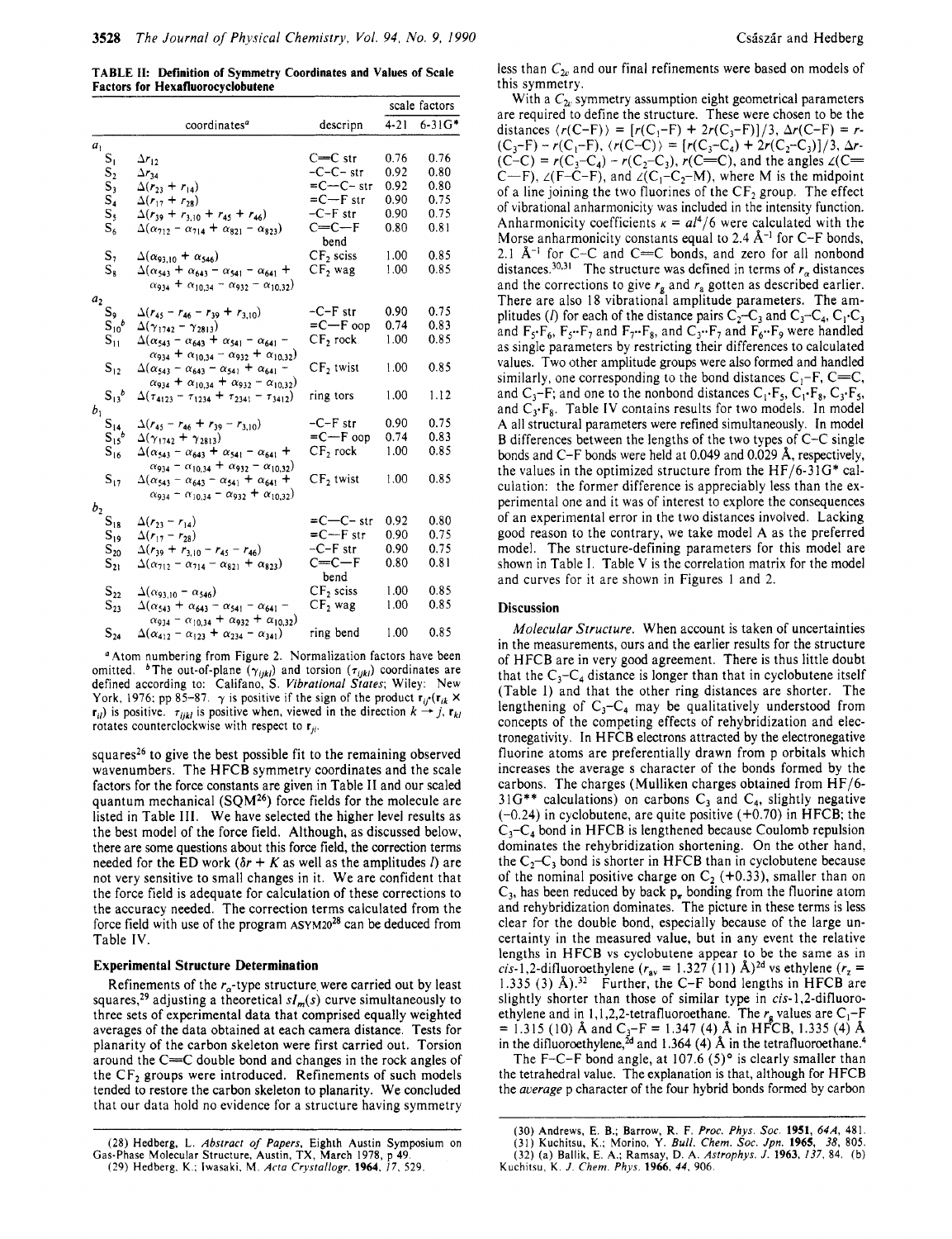**TABLE 111: Values off Quadratic SQM HF/6-31G\* (HF/4-21) Force Constants for Hexafluorocyclobutene'** 

|                   |            |            |            |            |                   | $\boldsymbol{a}_2$ |                   |            |  |
|-------------------|------------|------------|------------|------------|-------------------|--------------------|-------------------|------------|--|
| $a_1$             |            |            |            | $S_9$      | $S_{10}$          | $\mathbf{S}_{11}$  | $\mathbf{S}_{12}$ | $S_{13}$   |  |
| $\mathbf{S}_1$    | 8.803      |            |            | 5.269      | 0.054             | 0.732              | 0.106             | $-0.099$   |  |
|                   | (8.318)    |            |            | (6.120)    | (0.027)           | (0.789)            | (0.132)           | $(-0.074)$ |  |
| $\mathbf{S}_2$    | $-0.100$   | 3.891      |            |            | 0.639             | 0.089              | $-0.032$          | $-0.288$   |  |
|                   | (0.016)    | (3.556)    |            |            | (0.565)           | (0.072)            | $(-0.029)$        | $(-0.247)$ |  |
| $S_3$             | 0.086      | 0.143      | 4.165      |            |                   | 0.796              | 0.034             | $-0.139$   |  |
|                   | (0.144)    | (0.168)    | (4.081)    |            |                   | (0.719)            | (0.013)           | $(-0.154)$ |  |
| $\mathbf{S}_4$    | 0.571      | $-0.155$   | 0.084      | 6.851      |                   |                    | 0.996             | 0.006      |  |
|                   | (0.446)    | $(-0.198)$ | $(-0.005)$ | (7.594)    |                   |                    | (1.118)           | $(-0.014)$ |  |
| $S_{5}$           | $-0.141$   | 0.492      | 0.529      | 0.306      | 6.626             |                    |                   | 0.346      |  |
|                   | $(-0.159)$ | (0.424)    | (0.437)    | (0.238)    | (7.100)           |                    |                   | (0.302)    |  |
| $\mathbf{S}_6$    | 0.034      | 0.037      | 0.006      | 0.055      | $-0.021$          | 0.564              |                   |            |  |
|                   | (0.065)    | (0.027)    | $(-0.022)$ | (0.063)    | $(-0.022)$        | (0.546)            |                   |            |  |
| $S_7$             | 0.135      | $-0.217$   | $-0.167$   | $-0.105$   | 0.337             | $-0.017$           | 1.767             |            |  |
|                   | (0.104)    | $(-0.157)$ | $(-0.177)$ | $(-0.092)$ | (0.323)           | $(-0.010)$         | (1.771)           |            |  |
| $\mathbf{S_8}$    | 0.078      | 0.096      | $-0.104$   | 0.003      | $-0.042$          | $-0.121$           | $-0.033$          | 1.444      |  |
|                   | (0.094)    | (0.052)    | $(-0.110)$ | $(-0.004)$ | $(-0.029)$        | $(-0.098)$         | (0.002)           | (1.528)    |  |
|                   |            |            |            |            |                   |                    | b <sub>1</sub>    |            |  |
| b <sub>2</sub>    |            |            |            |            | $\mathbf{S}_{14}$ | $S_{15}$           | $S_{16}$          | $S_{17}$   |  |
| $\mathbf{S}_{18}$ | 4.403      |            |            |            | 5.250             | $-0.097$           | 0.490             | $-0.141$   |  |
|                   | (4.061)    |            |            |            | (6.115)           | $(-0.054)$         | (0.552)           | $(-0.149)$ |  |
| $\mathbf{S}_{19}$ | $-0.402$   | 6.330      |            |            |                   | 0.470              | $-0.158$          | 0.049      |  |
|                   | $(-0.424)$ | (7.145)    |            |            |                   | (0.457)            | $(-0.125)$        | (0.047)    |  |
| $\mathbf{S}_{20}$ | 0.694      | $-0.020$   | 6.224      |            |                   |                    | 0.791             | $-0.011$   |  |
|                   | (0.666)    | $(-0.045)$ | (6.799)    |            |                   |                    | (0.696)           | $(-0.094)$ |  |
| $\mathbf{S}_{21}$ | $-0.148$   | 0.112      | 0.016      | 0.615      |                   |                    |                   | 0.872      |  |
|                   | $(-0.122)$ | (0.113)    | (0.022)    | (0.583)    |                   |                    |                   | (0.867)    |  |
| $S_{22}$          | $-0.232$   | $-0.037$   | 0.389      | 0.017      | 1.729             |                    |                   |            |  |
|                   | $(-0.234)$ | $(-0.025)$ | (0.330)    | (0.012)    | (1.783)           |                    |                   |            |  |
| $S_{23}$          | 0.075      | 0.115      | $-0.002$   | 0.032      | 0.048             | 1.369              |                   |            |  |
|                   | (0.113)    | (0.109)    | $(-0.026)$ | (0.031)    | (0.043)           | (1.476)            |                   |            |  |
| $S_{24}$          | $-0.114$   | $-0.423$   | $-0.351$   | $-0.006$   | 0.166             | $-0.024$           | 1.698             |            |  |
|                   | $(-0.131)$ | $(-0.460)$ | $(-0.339)$ | $(-0.018)$ | (0.146)           | $(-0.051)$         | (2.132)           |            |  |
|                   |            |            |            |            |                   |                    |                   |            |  |

'Ab initio values scaled with factors from Table **11.** Units are consistent with energy in attojoules and coordinates in angstroms or radians.

|  |  |  |  |  | TABLE IV: Results of Structure Refinements for Hexafluorocyclobutene <sup>a</sup> |
|--|--|--|--|--|-----------------------------------------------------------------------------------|
|--|--|--|--|--|-----------------------------------------------------------------------------------|

|                        |                            |               | preferred model (A) |                           |                      |                                 | model B   |                   |
|------------------------|----------------------------|---------------|---------------------|---------------------------|----------------------|---------------------------------|-----------|-------------------|
| parameter              | $(r_{\alpha}, 2_{\alpha})$ | $(r_{g}^{b})$ | (r, b)              | $\left( l\right)$         | $(l_{\text{calcd}})$ | $(r_{\alpha}, \angle_{\alpha})$ | $(r_a^b)$ | $\left( l\right)$ |
| $C_1-F_7$              | 1.307(10)                  | 1.315         | 1.313               | 0.044<br>(3)              | 0.043                | 1.310(4)                        | 1.317     | 0.044<br>(2)      |
| $C_1=C_2$              | 1.319(23)                  | 1.324         | 1.323               | 0.043<br>(3)              | 0.042                | 1.317 (25)                      | 1.320     | 0.043<br>(2)      |
| $C_3-F_9$              | 1.341(4)                   | 1.347         | 1.345               | $0.046$ J<br>(3)          | 0.045                | 1.339(4)                        | 1.344     | $0.046$ J<br>(2)  |
| $C_2 - C_3$            | 1.499(5)                   | 1.502         | 1.500               | 0.052<br>(7)              | 0.050                | 1.510(4)                        | 1.511     | $0.061$ (5)       |
| $C_3 - C_4$            | 1.581 (11)                 | 1.584         | 1.582               | $0.053$ $(7)$             | 0.051                | 1.559(4)                        | 1.559     | $0.062$ $(5)$     |
| $C_1 \cdot C_3$        | 2.082(8)                   | 2.084         | 2.083               | 0.050<br>(6)              | 0.051                | 2.082(9)                        | 2.083     | 0.050(6)          |
| $F_s$ · $F_6$          | 2.164(5)                   | 2.171         | 2.170               | 0.056<br>(6)              | 0.057                | 2.163(5)                        | 2.169     | 0.056(6)          |
| $C_1 \cdot F_5$        | 2.423(10)                  | 2.428         | 2.426               | 0.068<br>(4)              | 0.066                | 2.426(10)                       | 2.428     | 0.069(4)          |
| $C_1 \cdot F_8$        | 2.428(19)                  | 2.435         | 2.434               | 0.058<br>(4)              | 0.056                | 2.444(20)                       | 2.450     | 0.059(4)          |
| $C_3 \cdot F_5$        | 2.461(9)                   | 2.465         | 2.463               | 0.070<br>(4)              | 0.068                | 2.445(7)                        | 2.447     | 0.071(4)          |
| $C_3 \cdot F_8$        | 2.543(11)                  | 2.548         | 2.546               | $0.068$ J (4)             | 0.066                | 2.541(11)                       | 2.544     | 0.069(4)          |
| $F_S \cdot F_9$        | 2.694(15)                  | 2.700         | 2.695               | 0.121(18)                 | 0.113                | 2.684(14)                       | 2.685     | 0.120(19)         |
| $C_1 \cdot F_9$        | 3.070(8)                   | 3.073         | 3.071               | 0.074(7)                  | 0.078                | 3.069(5)                        | 3.070     | 0.075(8)          |
| $F_s \cdot F_7$        | 3.177(15)                  | 3.183         | 3.180               | 0.096<br>(7)              | 0.103                | 3.158 (12)                      | 3.161     | 0.089(9)          |
| $F_{\gamma}F_{\kappa}$ | 3.174(40)                  | 3.181         | 3.179               | $0.086$ $\sqrt{ }$<br>(7) | 0.093                | 3.234(27)                       | 3.240     | 0.079(9)          |
| $C_3 \cdot F_7$        | 3.389(10)                  | 3.392         | 3.391               | 0.061<br>(7)              | 0.055                | 3.391(7)                        | 3.393     | 0.062(7)          |
| $F_6 \cdot F_9$        | 3.456(12)                  | 3.460         | 3.457               | 0.087<br>(7)              | 0.081                | 3.447(11)                       | 3.449     | 0.088(7)          |
| $F_5$ · $F_8$          | 4.318(6)                   | 4.320         | 4.318               | 0.099(9)                  | 0.096                | 4.319(6)                        | 4.319     | 0.099(9)          |
| $R^c$                  | 0.075                      |               |                     |                           |                      | 0.077                           |           |                   |

' Distances *(r)* and amplitudes *(I)* in angstroms; angles *(L)* in degrees. Quantities in parentheses are estimated 2a. **For** definitions of the distance types see text. <sup>6</sup> Uncertainties estimated to be the same as for  $r_a$ .  $CR = \left[\sum_i w_i \Delta_i^2 / \sum_i w_i (s_i I_i (\text{obsd}))^2\right]^{1/2}$  where  $\Delta_i = s_i I_i (\text{obsd}) - s_i I_i (\text{colcd})$ .

 $C_3$  is less than in pure sp<sup>3</sup> bonds, the two bonds to the fluorines claim relatively more p character than do those to the adjacent carbons. In cyclobutene<sup>13</sup> the methylene groups are tipped toward each other so that the planes containing them do not bisect the C-C-C angles. In HFCB the two  $CF<sub>2</sub>$  groups are also tipped toward each other, by about 2°. Both results are consistent with a bond order for  $C_3-C_4$  that is less than for  $C_1-C_4$ .

Finally it **is** appropriate to compare the measured structures of cyclobutene and HFCB with the theoretical ones computed at the Hartree-Fock level as part of the present study. The agreement (see Table **I)** is excellent for cyclobutene even at the 4-21 level, especially if the small offset values<sup>18,33</sup> are applied to

correct for the systematic deficiencies of the calculation. The calculations correctly predict a long  $C_3-C_4$  distance for this compound. The agreement of the calculated **6-31G\*** structure for HFCB with the experimental  $r_{\alpha}$  one ( $r_{\alpha}$ -type distances are more nearly equal to calculated  $r_e$  values than are  $r_a$  or  $r_g$ ) is also very good except for the  $C_3-C_4$  bond where the calculated value is nearly 0.04 **A** smaller. The magnitude of this difference is somewhat disturbing in view of the otherwise good agreement between calculated and observed values of the bond lengths. **(A**  similar difference has been found in the case of 1,2-dichloro-

**(33) Fogarasi, G.;** Csiszir, **A** *G. Specrrochim. Acta* **1988,** *444* 1067.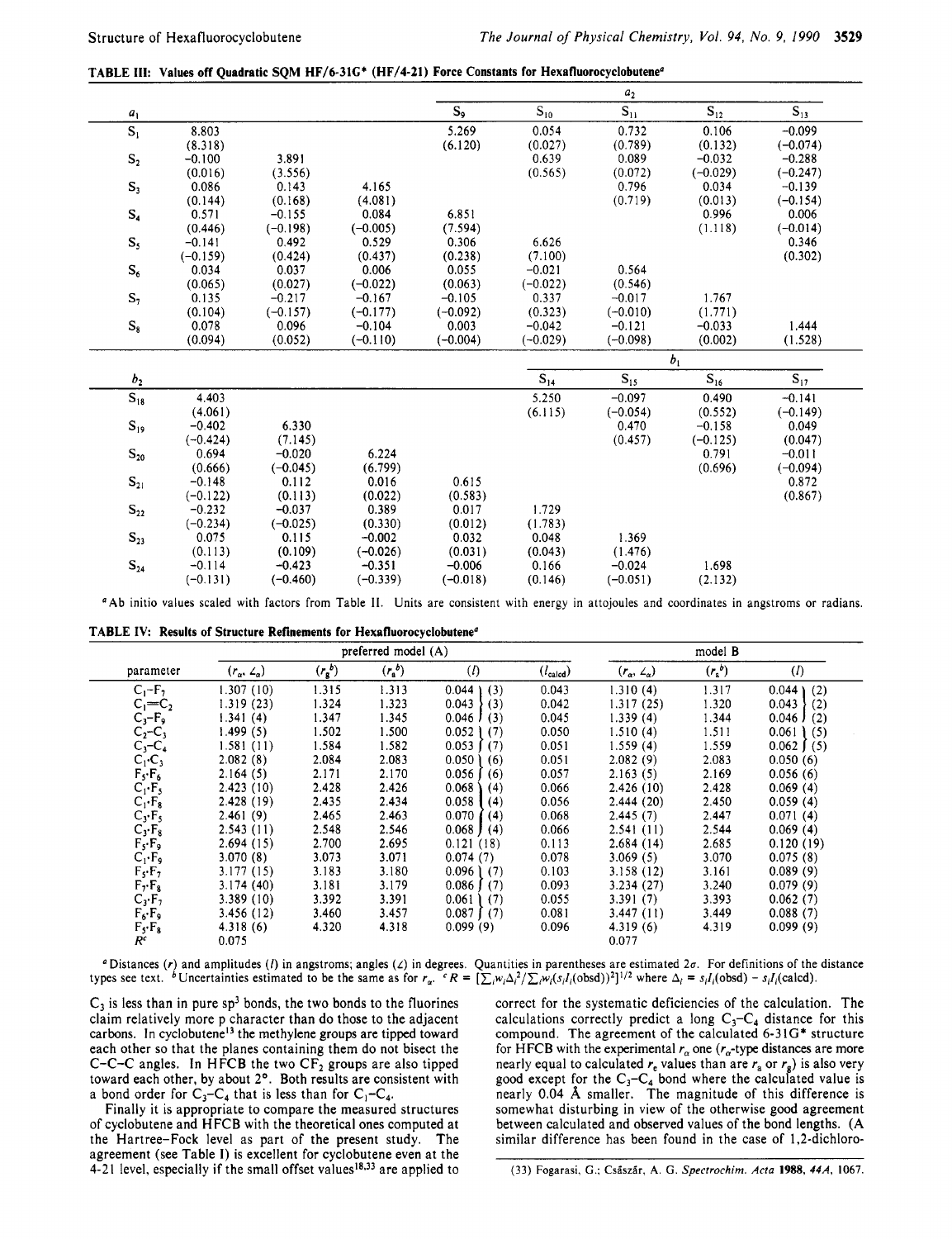|    | parameter                                            | $\sigma^{b}$ | $r_1$ | r <sub>2</sub> | r <sub>3</sub> | $r_4$ | $r_{5}$ | $\mathcal{L}_{6}$ | $\mathcal{L}_{7}$ | 48    | ٤q       | $\iota_{10}$ | $\iota_{11}$ | $l_{12}$ | $I_{13}$ | 114   | $1_{15}$ | 116      | $l_{17}$ |
|----|------------------------------------------------------|--------------|-------|----------------|----------------|-------|---------|-------------------|-------------------|-------|----------|--------------|--------------|----------|----------|-------|----------|----------|----------|
|    | $r(C_1-F)$                                           | 0.30         | 100   | $-47$          | 19             | 22    | $-60$   | 44                | 41                | 40    | 69       | $-8$         | $-27$        | 13       | 2        | $-41$ | $-54$    | 17       |          |
|    | $r(C_3-F)$                                           | 0.15         |       | 100            | 8              | $-13$ | $-36$   | $-20$             | 21                | $-82$ | $-78$    | $\leq$ 1     | $-25$        |          | $-4$     | 25    | 21       | $-36$    | $-1$     |
|    | $r(C_2 - C_3)$                                       | 0.18         |       |                | 100            | $-40$ | $-30$   | 31                | $-20$             | $-3$  | 13       | 43           | $\leq$ 1     | 19       | 11       | $-7$  | 2        | $\leq$ 1 | $\leq$ 1 |
|    | $r(C_3-C_4)$                                         | 0.35         |       |                |                | 100   | $-13$   | $-56$             | 52                | 26    | 19       | $-60$        | 12           | $-44$    | 10       | $-7$  | $\leq$ 1 |          |          |
|    | $r(C=C)$                                             | 0.81         |       |                |                |       | 100     | $-32$             | $-67$             | 30    | $\leq$ 1 | $\leq$ 1     | 51           | $-17$    |          | 19    | 40       | 14       | $\leq$ 1 |
|    | $\angle$ (C=C-F)                                     | 41.17        |       |                |                |       |         | 100               | 4                 | 13    | 21       | 43           | $-43$        | 65       | $-24$    | $-14$ | $-37$    |          | $-3$     |
|    | $\angle$ (C-C-M)                                     | 34.71        |       |                |                |       |         |                   | 100               | $-9$  | -6       | $-25$        | $-42$        | 11       | 10       | $-32$ | $-40$    | -7       | $-2$     |
| 8  | $\angle$ (F-C-F)                                     | 18.69        |       |                |                |       |         |                   |                   | 100   | 69       | $-12$        | 9            | 3        | 4        | $-20$ | $-18$    | 30       |          |
| 9  | $I(C=C,C-F)$                                         | 0.07         |       |                |                |       |         |                   |                   |       | 100      | $-15$        | 14           | 6        | -1       | $-21$ | $-19$    | 32       |          |
| 10 | $l(C_2-C_3,C_3-C_4)$                                 | 0.24         |       |                |                |       |         |                   |                   |       |          | 100          | $-5$         | 30       | $\leq$ 1 | $-2$  | $-7$     | $-2$     | -5       |
| 11 | $l(C_1 \cdot C_3, F_3 \cdot F_6)$                    | 0.19         |       |                |                |       |         |                   |                   |       |          |              | 100          | -36      | 2        | 15    | 34       | 11       |          |
| 12 | $I(C \cdot F_S, C \cdot F_S)$                        | 0.09         |       |                |                |       |         |                   |                   |       |          |              |              | 100      | - 1      | $-5$  | $-17$    | 4        | $\leq$ 1 |
| 13 | $I(F_{s} \cdot F_{q})$                               | 0.61         |       |                |                |       |         |                   |                   |       |          |              |              |          | 100      | $-24$ | $-18$    |          | $-2$     |
| 14 | $l(C_1 \cdot F_9)$                                   | 0.24         |       |                |                |       |         |                   |                   |       |          |              |              |          |          | 100   | 57       |          | 9        |
| 15 | $I(F_{s} \cdot F_{\tau}, F_{\tau} \cdot F_{\kappa})$ | 0.23         |       |                |                |       |         |                   |                   |       |          |              |              |          |          |       | 100      |          | 6        |
| 16 | $I(C_3 \cdot F_2, F_6 \cdot F_9)$                    | 0.22         |       |                |                |       |         |                   |                   |       |          |              |              |          |          |       |          | 100      | 6        |
|    | $I(F_5 \cdot F_8)$                                   | 0.28         |       |                |                |       |         |                   |                   |       |          |              |              |          |          |       |          |          | 100      |

'Distances *(r)* and amplitudes (/) in angstroms; angles *(L)* in degrees. For numbering of atoms see Figure 2. For explanations about grouping of the amplitudes see text. bStandard deviations **(XIOO)** from least squares.

|  |  |  |  |  |  | <b>TABLE VI: Wavenumbers (cm<sup>-1</sup>) for Fundamentals of Hexafluorocyclobutene</b> |
|--|--|--|--|--|--|------------------------------------------------------------------------------------------|
|--|--|--|--|--|--|------------------------------------------------------------------------------------------|

|                |           | calculated <sup>a</sup> |             |        |          |                                       |
|----------------|-----------|-------------------------|-------------|--------|----------|---------------------------------------|
|                | $HF/4-21$ |                         | $HF/6-31G*$ |        | measured |                                       |
| $\bar{\nu}_i$  | SQM       | scaled                  | SQM         | ref 20 | ref 34   | characterization of mode <sup>b</sup> |
| a <sub>1</sub> |           |                         |             |        |          |                                       |
|                | 1788      | 1818                    | 1781        | 1795   | 1799     | $C=C, =C-F$ str                       |
|                | 1413      | 1410                    | 1404        | 1418   | 1418     | $-C-F$ , $= C-C$ , $-C-C$ str         |
| $\frac{2}{3}$  | 1170      | 1178                    | 1178        | 1375   | 1387     | $-C-C-$ , = $C-C-$ str                |
| $\ddot{4}$     | 975       | 967                     | 959         | 959    | 1136     | $=C-F$ , $-C-F$ str; wag              |
| 5              | 665       | 669                     | 664         | 683    | 966      | $-C-F$ str; sciss                     |
|                | 453       | 451                     | 461         | 465    | 684      | sciss                                 |
| $\frac{6}{7}$  | 271       | 278                     | 283         | 279    | 469      | wag: $=C-C-$ str                      |
| 8              | 229       | 229                     | 232         | 228    | 286      | $= C - C - F$ bend                    |
| $a_2$          |           |                         |             |        |          |                                       |
| 9              | 1281      | 1221                    | 1223        | 1180   | 1182     | $-C-F$ str                            |
| 10             | 687       | 673                     | 696         | 576    | 493      | oop; rock                             |
| $\mathbf{1}$   | 469       | 481                     | 489         | 496    | 337      | oop; rock; twist                      |
| 12             | 228       | 223                     | 230         | 235    | 174      | twist; oop                            |
| 13             | 84        | 82                      | 96          | 98     | 98       | tors; rock                            |
| b <sub>1</sub> |           |                         |             |        |          |                                       |
| 14             | 1268      | 1206                    | 1178        | 1126   | 1282     | $-C-F$ str                            |
| 15             | 566       | 565                     | 580         | 507    | 638      | oop; rock; twist                      |
| 16             | 197       | 208                     | 215         | 212    | 187      | twist; oop                            |
| 17             | 182       | 183                     | 188         | 181    | 146      | rock; oop                             |
| b <sub>2</sub> |           |                         |             |        |          |                                       |
| 18             | 1446      | 1399                    | 1392        | 1281   | 1259     | $= C - F$ str; ring bend              |
| 19             | 1336      | 1280                    | 1279        | 1174   | 1171     | $-C-F$ , $=C-C-str$                   |
| 20             | 978       | 969                     | 962         | 970    | 983      | $-C-F$ , $= C-F$ , $= C-C$ str; wag   |
| 21             | 831       | 820                     | 840         | 913    | 579      | wag; $= C - C - F$ bend               |
| 22             | 648       | 614                     | 622         | 636    | 429      | $-C-F$ str; ring bend; sciss          |
| 23             | 435       | 413                     | 426         | 428    | 238      | sciss; ring bend                      |
| 24             | 252       | 254                     | 258         | 263    | 217      | $=$ C $-$ F bend: $=$ C $-$ C str     |

**OSQM** wavenumbers were calculated from the **SQM** force fields of Table Ill. Scaled HF/6-31G\* wavenumbers are u(ca1cd) **X** 0.89; see text. \*Symmetry coordinates indicated are those dominant in each normal mode. For definitions of symmetry coordinates see Table **11.** 

 $tetrafluorocyclobutene.<sup>27</sup>$  It is unfortunate that the rotational constants for HFCB have not been measured. Those calculated from the  $r_a$  of our model A are  $A = 1470.4$  MHz,  $B = 1452.2$ **MHz, and**  $\hat{C}$  **= 983.6 MHz.** These should be very slightly smaller than the corresponding *Bo's.* 

*Vibrational Spectrum.* An early assignment34 of the gas-phase vibrational spectrum of H FCB has been recently revised by Klaeboe, Nielsen, and Powell (KNP).<sup>20</sup> The two sets of wavenumber assignments together with those obtained from our force fields are given in Table **VI.** In general the experimental and theoretical results are seen to be in **good** agreement; in some cases, however, there are rather large discrepancies. SQM force fields are usually of good quality<sup>22-26</sup> and the wavenumbers calculated from them generally agree with experimental observation to within

considerably less than  $100 \text{ cm}^{-1}$ . Thus, we regard the larger discrepancies as disagreement between theory and experiment that merits reexamination from the experimental side. Some remarks follow.

An interesting experimental observation is that the  $C=C$ stretching wave number of HFCB<sup>20</sup> at 1795 cm<sup>-1</sup> is considerably higher than the similar wavenumbers of ethylene **(1630**  and cyclobutene (1564 cm<sup>-1</sup>).<sup>36</sup> This increase may seem somewhat surprising in view of the calculated C=C stretching force constants:  $\sim$ 8.8 (HFCB) vs  $\sim$ 9.0 (ethylene<sup>26</sup>) and  $\sim$ 8.5 aJ·Å<sup>-2</sup> (cyclobutene<sup>37</sup>). It turns out that the increased wavenumber for  $C=C$  in HFCB is dominantly a mass effect: if one substitutes

<sup>(35)</sup> Duncan, J. L.; McKean, D. C.; Mallinson, P. D. *J.* Mol. *Spectrosc.*  **1973,** *45,* 221.

<sup>(34)</sup> Nielsen, **J. R.;** El-Sabban, M. *2.;* Alpert, M. *J. Chem. Phys.* **1955, 23, 324.** 

<sup>(36)</sup> Aleksanyan, **V.** T.; Garkusha, 0. G. Izv. *Akad. Nauk. SSSR, Ser. Khim.* **1976.** 2221.

<sup>(37)</sup> Császár, A. G., unpublished results.